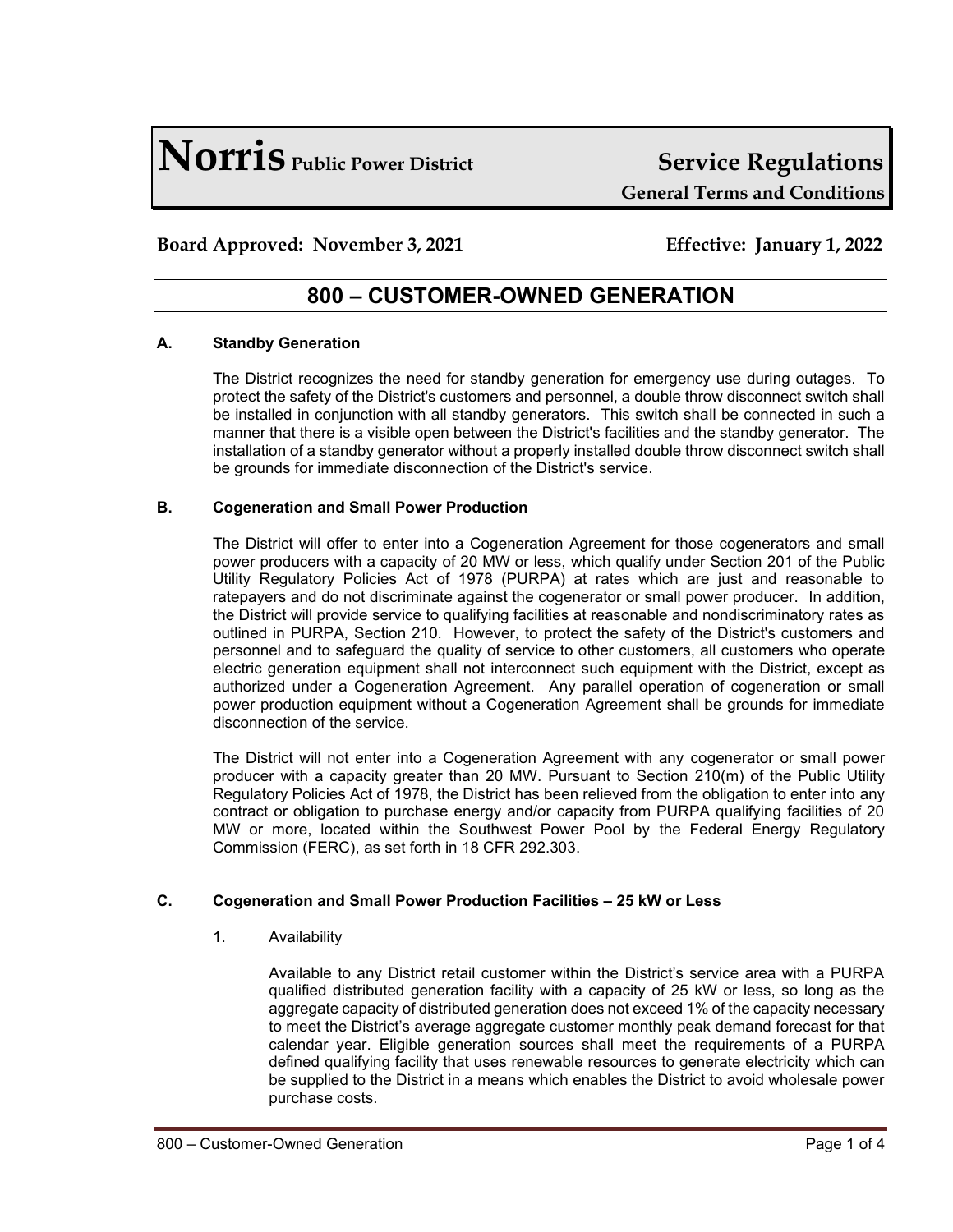#### 2. Type of Generation

Single-phase or three-phase, 60 cycles, at the District's available secondary voltages.

#### 3. Monthly Bill Calculation

This service regulation will be made part of the customer's applicable rate schedule. Bill calculations will be performed on a monthly basis for all customers, including seasonal customers. Customers may take service under a net metering arrangement. Energy generated will be available for customer use and will be allowed to offset energy that would have otherwise been purchased by the customer from the District. Net energy delivered by the District or received by the District will be calculated by determining the difference between the 'Delivered' and 'Received' registers on one bi-directional meter, during a monthly cycle.

The net energy delivered by the District to the customer will be billed according to the customer's applicable rate schedule. The net excess generation received by the District will be credited monthly to the customer as a monetary credit and will be calculated based on the wholesale production costs avoided by the District for the monthly cycle. Monetary credits will be rolled forward to subsequent cycles. Any monetary credits remaining at the end of each annualized period, coinciding with the last bill generated for the calendar year, shall be paid to the customer.

Monetary credits for the avoidance of wholesale power purchase costs by the District for summer and winter billing months shall be as follows. For seasonal customers, summer months include kilowatt-hours from June 1 through September 30 and kilowatt-hours for winter months will be for all remaining months of the year.

|                                                     | Summer  | Winter  |
|-----------------------------------------------------|---------|---------|
| Wind Generation, per kWh                            | \$.0387 | \$.0399 |
| Photo-Voltaic Generation, per kWh                   | .0533   | .0392   |
| Baseload Generation (e.g., methane fueled), per kWh | .0383   | .0383   |

#### 4. Renewable Energy Credits

Renewable Energy Credits will be the property of the cogenerator or small power producer.

#### 5. Interconnection Expenses

Any additional interconnection expenses specifically due to the distributed generation facilities will be the responsibility of the customer.

#### 6.Meter Reading Responsibility

By January 31 of each year, the cogenerator or small power producer must submit to the District a meter reading indicating the total amount of energy produced during the previous calendar year by their distributed generation facility.

#### 7. Agreement Obligations

Each cogenerator or small power producer must enter into an Interconnection and Service Agreement with the District to protect the District and its customers from potential harm or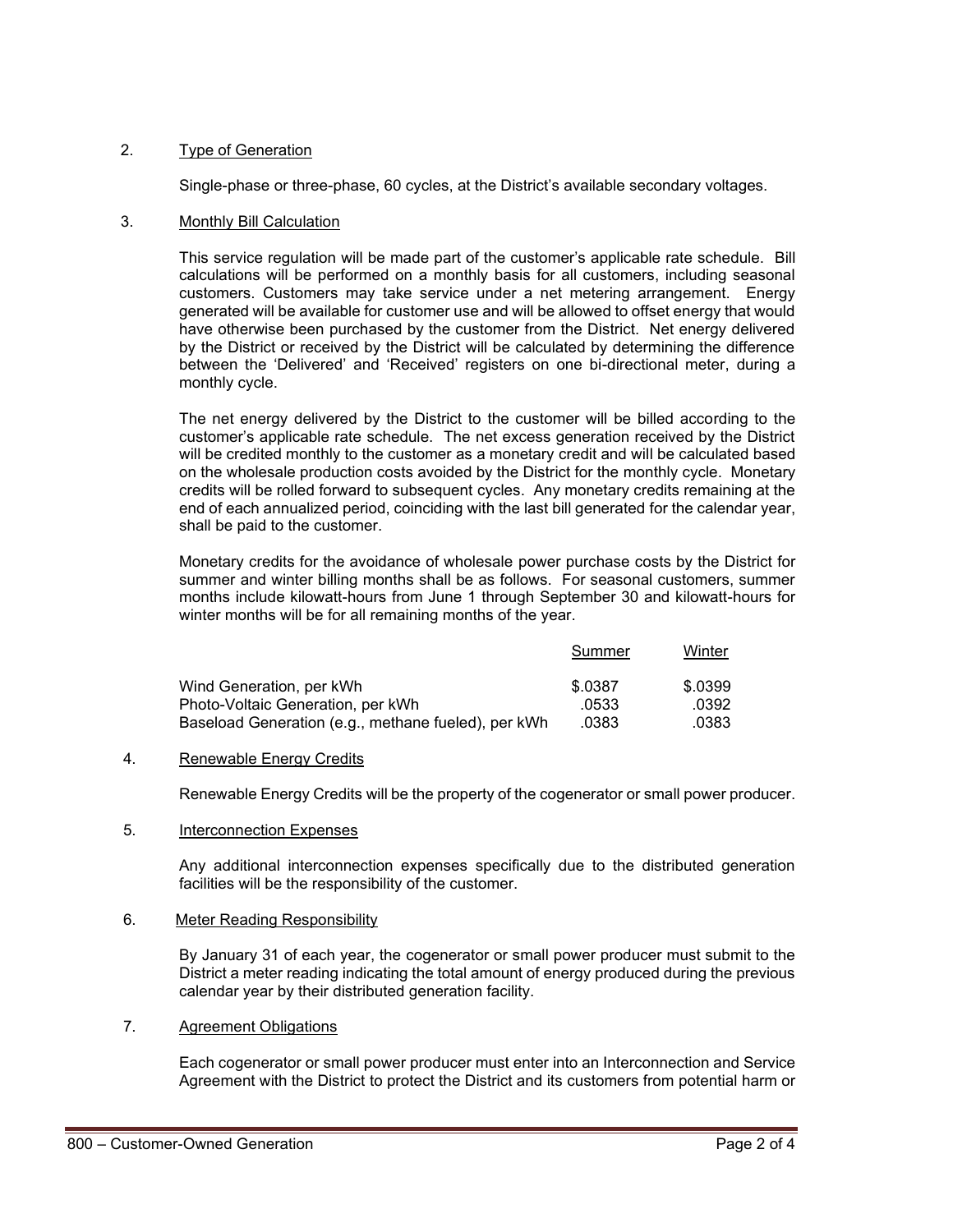excessive costs, which could result from the District and its customers using energy from the alternate energy source.

#### **D. Cogeneration and Small Power Production Facilities – Greater Than 25 kW but 20 MW or Less**

1. Availability

Available to all cogeneration and small power production energy sources within the District's service area with a capacity of greater than 25 kW but 20 MW or less. Eligible generation sources shall meet the requirements of a PURPA defined qualifying facility that uses renewable resources to generate electricity which can be supplied to the District in a means which enables the District to avoid wholesale power purchase costs.

#### 2. Type of Generation

Single-phase or three-phase, 60 cycles, at the District's available secondary voltages.

3. Monthly Rate

This service regulation will be made part of the customer's applicable rate schedule. Bill calculations will be performed on a monthly basis for all customers, including seasonal customers. Customers may take service under a Simultaneous Buy/Sell arrangement, where the customer purchases all energy consumed at the electric service and the District purchases all energy generated by the Customer-Owned Generator or may take service on the appropriate District demand rate schedule and allow the customer to use their hourly generation to offset their hourly energy consumption for billing purposes. The bill calculation method will be determined at the discretion of the District after consultation with the Customer.

#### Simultaneous Buy/Sell Bill Calculation

The bill calculation for the energy consumed by the Customer is as follows. The output of the customer-owned generator shall be metered by a District meter, using an appropriate meter socket and enclosure as specified by the District, provided and installed by the cogenerator or small power producer. The District will provide and install a meter socket and meter at the point of interconnection with the cogenerator or small power producer as identified by the District. The energy consumed by the Customer will be calculated using the readings reported by these two meters. The Customer will be billed under the applicable rate schedule.

The bill calculation for the energy purchased by the District is as follows. The District will provide a monthly monetary credit to the Customer's bill for the output of the Customer-Owned Generator. The value of the monetary credit is provided by the District's wholesale power provider, Nebraska Public Power District, and is based on the Southwest Power Pool's Integrated Market Price hourly data recorded for the month.

#### Demand Rate Schedule Bill Calculation

The bill calculation for the energy consumed by the Customer is as follows. The energy delivered by the District to the Customer measured at the electric service meter will be billed using the appropriate District demand rate schedule and the energy delivered by the Customer to the District at the electric service meter will be credited based on the Southwest Power Pool's Integrated Market Price hourly data recorded for the month.